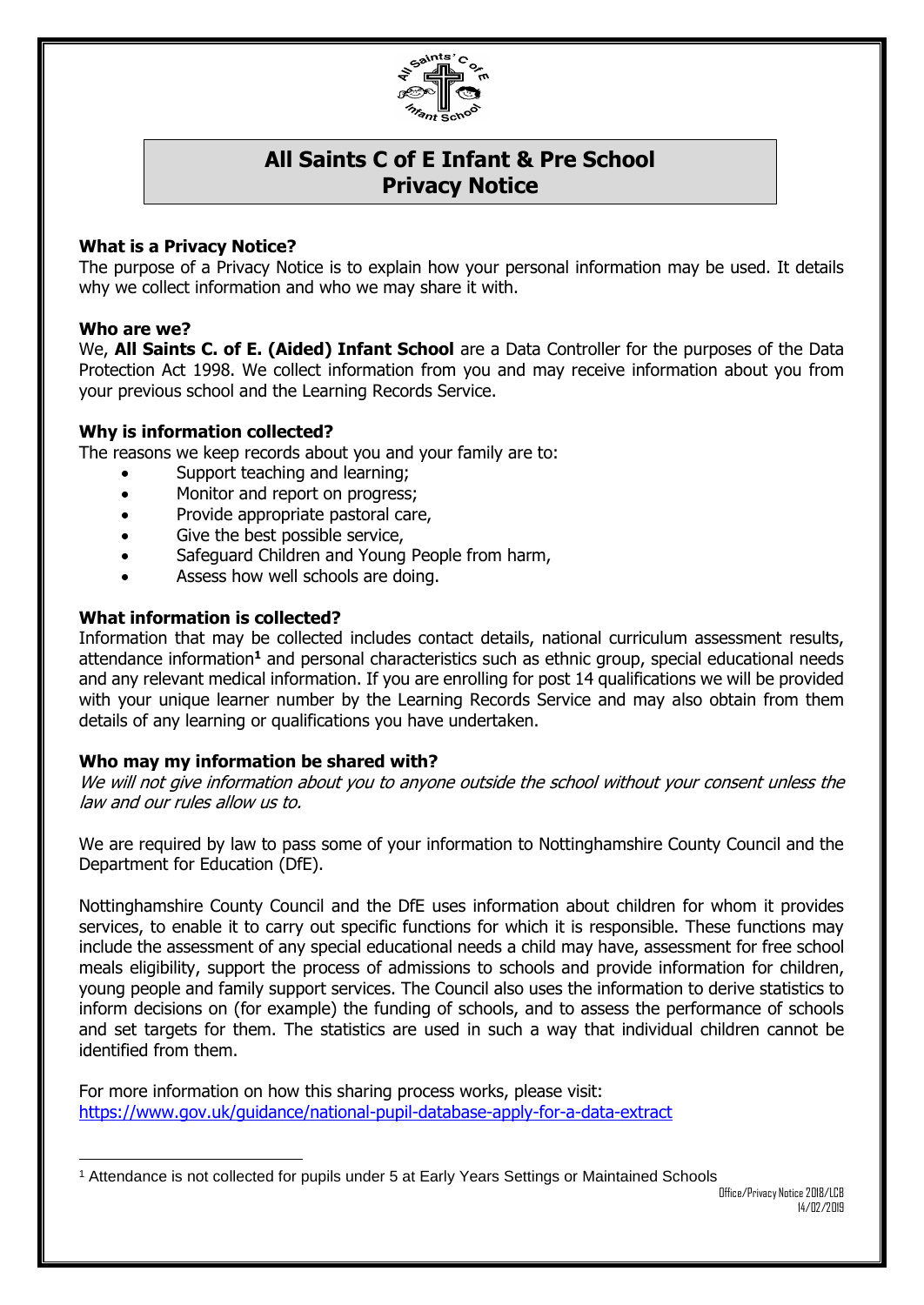For information on which third party organisations (and for which project) pupil level data has been provided to, please visit:-

<https://www.gov.uk/government/publications/national-pupil-database-requests-received>

Nottinghamshire County Council may also share information, when appropriate and within the legal framework, with other organisations for example:

- Primary Care Trusts (PCT),
- Police Forces,
- Provider of youth support services in your area
- Nottingham City Council or other local authorities if you live in their area
- Further Educational Colleges.

Organisations have a legal right to share information when it is in the best interests of the child or young person. Sometimes we have a duty to share information and would need to justify why we did not. However, we only share information with professionals who have a legitimate need in order to provide you or your family with support or an intervention.

If you require more information about how the Local Authority (Nottinghamshire County Council) and the DfE store and use your information, then please go to the following websites:

<http://www.nottinghamshire.gov.uk/learning/schools/child-data-security/> **<sup>2</sup>** and http://www.gov.uk/data-protection-how-we-collect-and-share-research-data

If you are unable to access these websites, please contact the Local Authority or DfE as follows:

| <b>Nottinghamshire County Council</b>                                                                                                                                                                                                                 | <b>Department for Education</b>                                                                                                                                                                                                                                  |
|-------------------------------------------------------------------------------------------------------------------------------------------------------------------------------------------------------------------------------------------------------|------------------------------------------------------------------------------------------------------------------------------------------------------------------------------------------------------------------------------------------------------------------|
| Information and Systems Team<br>Quality and Improvement Group<br>Children, Families and Cultural Services<br>Nottinghamshire County Council<br>County Hall<br>West Bridgford<br>Nottingham<br><b>NG2 7QP</b><br>Email: data.management@nottscc.gov.uk | Ministerial and Public Communications Division<br>Department for Education<br><b>Piccadilly Gate</b><br><b>Store Street</b><br>Manchester<br>M1 2D<br>Website: www.education.gov.uk<br>Email:<br>http://education.gov.uk/help/contactus<br>0870 000 2288<br>Tel: |

## **Can I see the information held about me and my family?**

Under the Data protection Act 1998 you and your family are entitled to know what information is held about you. If you want to see a copy of the information we hold and share about you and your family then please contact the School Office, All Saints C of E Infant and Pre School.

## **What can I do if the information held is incorrect?**

-

If you suspect that you or your family's information is out of date or incorrect you have a right to request that the data is amended. Should you wish to do so, please contact the School Office on **01623 459199.**